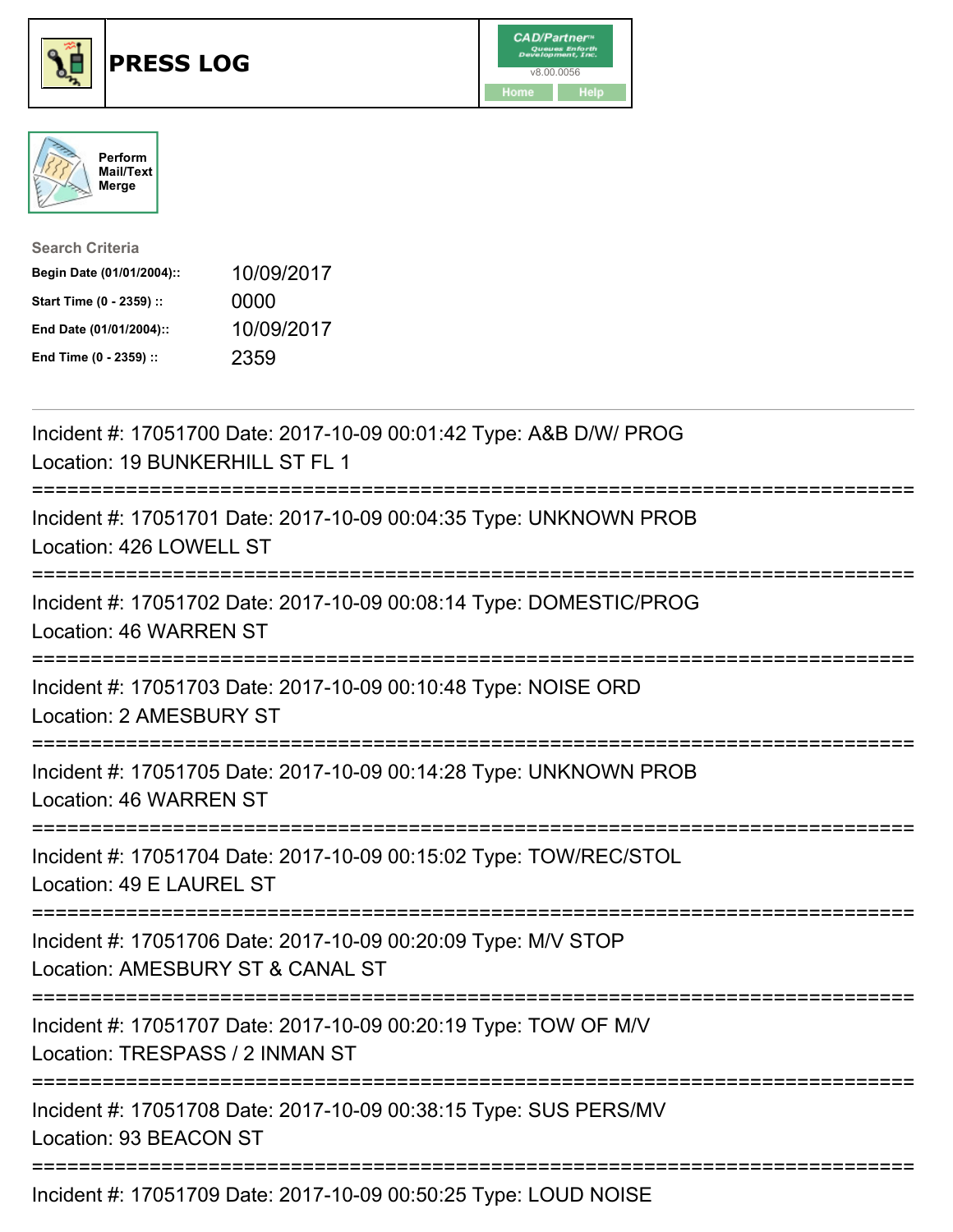Location: 59 WALNUT ST FL 2 =========================================================================== Incident #: 17051710 Date: 2017-10-09 00:54:12 Type: 911 HANG UP Location: 198 LAWRENCE ST =========================================================================== Incident #: 17051711 Date: 2017-10-09 00:59:50 Type: TRESPASSING Location: 51 HIGH ST =========================================================================== Incident #: 17051712 Date: 2017-10-09 01:06:19 Type: SHOTS FIRED Location: 238 WATER ST =========================================================================== Incident #: 17051713 Date: 2017-10-09 01:24:43 Type: AUTO ACC/NO PI Location: BUNKERHILL ST & MYRTLE ST =========================================================================== Incident #: 17051714 Date: 2017-10-09 01:25:24 Type: TOW OF M/V Location: TRESPASS / 10 CHESTNUT ST =========================================================================== Incident #: 17051716 Date: 2017-10-09 01:31:20 Type: MAL DAMAGE Location: 11 FLORENCE ST =========================================================================== Incident #: 17051715 Date: 2017-10-09 01:31:35 Type: DISTURBANCE Location: SAM'S FOOD STORE / 389 BROADWAY =========================================================================== Incident #: 17051717 Date: 2017-10-09 01:32:27 Type: NOISE ORD Location: 59 JACKSON ST =========================================================================== Incident #: 17051718 Date: 2017-10-09 01:35:45 Type: M/V STOP Location: ABBOTT ST & S UNION ST =========================================================================== Incident #: 17051719 Date: 2017-10-09 01:38:32 Type: DISORDERLY Location: 1 CAMELLA TEOLI WY =========================================================================== Incident #: 17051720 Date: 2017-10-09 01:41:20 Type: DISTURBANCE Location: ARREST---GRUMPYS / 106 COMMON ST =========================================================================== Incident #: 17051721 Date: 2017-10-09 01:42:33 Type: NOISE ORD Location: 59 WALNUT ST FL 3 =========================================================================== Incident #: 17051722 Date: 2017-10-09 02:10:05 Type: M/V STOP Location: HAMPSHIRF ST & VALLEY ST =========================================================================== Incident #: 17051724 Date: 2017-10-09 02:10:21 Type: AUTO ACC/PI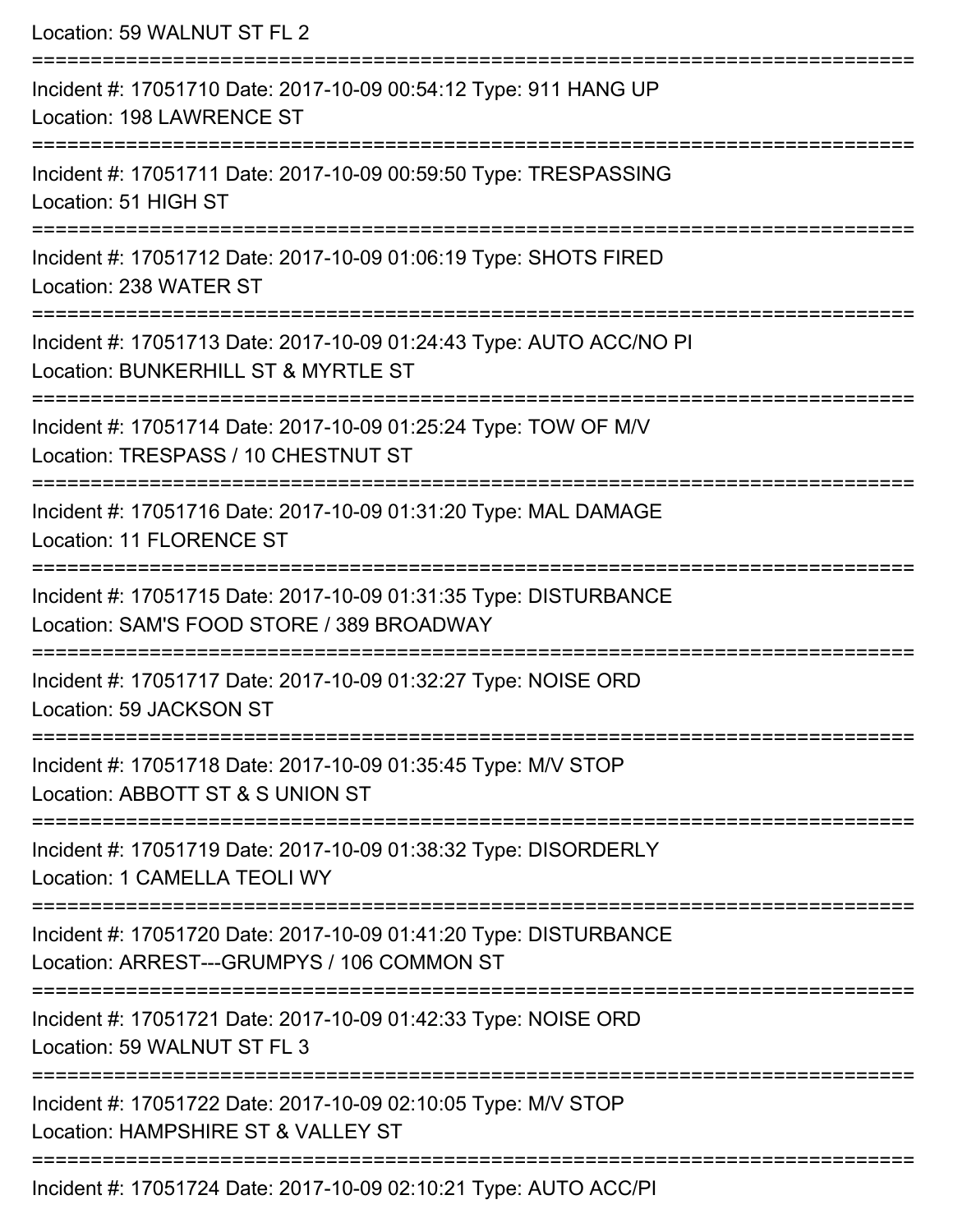| Incident #: 17051723 Date: 2017-10-09 02:10:42 Type: M/V STOP<br>Location: COMMON ST & FRANKLIN ST      |
|---------------------------------------------------------------------------------------------------------|
| Incident #: 17051725 Date: 2017-10-09 02:11:01 Type: M/V STOP<br>Location: CVS PHARMACY / 266 BROADWAY  |
| Incident #: 17051726 Date: 2017-10-09 02:14:36 Type: M/V STOP<br>Location: AVON ST & JACKSON ST         |
| Incident #: 17051727 Date: 2017-10-09 02:16:19 Type: ALARM/BURG<br>Location: VON KAMECKE / 84 WALNUT ST |
| Incident #: 17051728 Date: 2017-10-09 02:17:42 Type: M/V STOP<br>Location: HAMPSHIRE ST & LOWELL ST     |
| Incident #: 17051729 Date: 2017-10-09 02:20:33 Type: GENERAL SERV<br>Location: 15 DURHAM ST             |
| Incident #: 17051730 Date: 2017-10-09 02:40:57 Type: NOISE ORD<br>Location: 7 RESERVOIR TER             |
| Incident #: 17051731 Date: 2017-10-09 03:04:25 Type: DOMESTIC/PROG<br>Location: 7 BEDFORD ST FL 1       |
| Incident #: 17051732 Date: 2017-10-09 03:10:34 Type: M/V STOP<br>Location: BROADWAY & MANCHESTER ST     |
| Incident #: 17051733 Date: 2017-10-09 03:12:36 Type: M/V STOP<br>Location: ANDOVER ST & BEACON ST       |
| Incident #: 17051735 Date: 2017-10-09 03:13:17 Type: MISSING PERS<br>Location: 11 DAISY ST FL 3         |
| Incident #: 17051734 Date: 2017-10-09 03:13:50 Type: M/V STOP<br>Location: LOWELL ST & OXFORD ST        |
| Incident #: 17051736 Date: 2017-10-09 03:16:59 Type: M/V STOP<br>Location: GRAFTON ST & WINTHROP AV     |
| Incident #: 17051737 Date: 2017-10-09 03:37:59 Type: DOMESTIC/PROG                                      |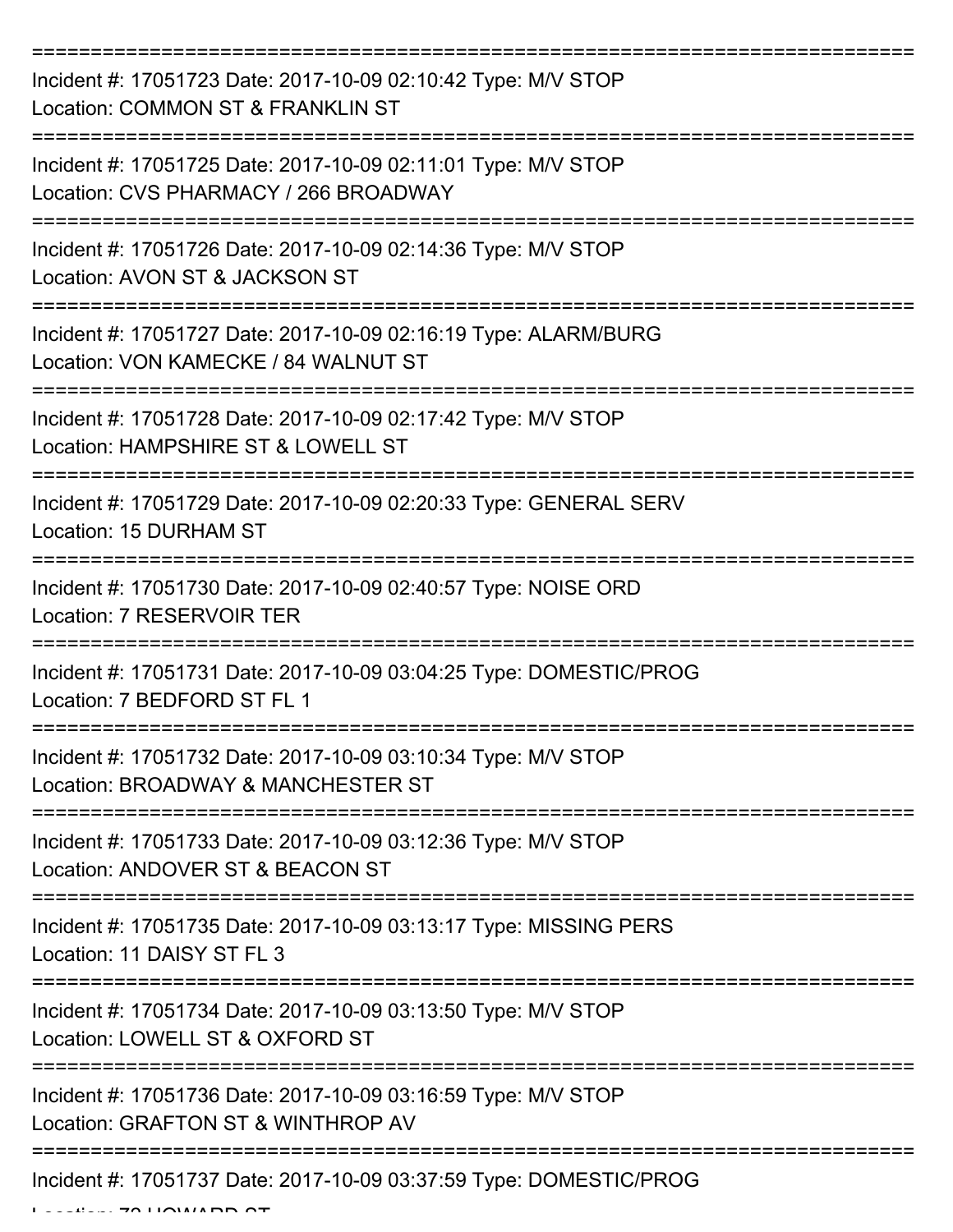| Incident #: 17051738 Date: 2017-10-09 03:38:48 Type: M/V STOP<br><b>Location: FALLS BRIDGE</b>              |
|-------------------------------------------------------------------------------------------------------------|
| Incident #: 17051739 Date: 2017-10-09 04:02:16 Type: M/V STOP<br><b>Location: CENTRAL BRIDGE</b>            |
| Incident #: 17051740 Date: 2017-10-09 04:07:21 Type: M/V STOP<br><b>Location: SALEM ST</b>                  |
| Incident #: 17051741 Date: 2017-10-09 04:21:08 Type: M/V STOP<br>Location: BRADFORD ST & FRANKLIN ST        |
| Incident #: 17051742 Date: 2017-10-09 04:23:27 Type: TOW OF M/V<br>Location: 2 INMAN ST                     |
| Incident #: 17051743 Date: 2017-10-09 05:06:38 Type: NOTIFICATION<br>Location: 46 WARREN ST                 |
| Incident #: 17051744 Date: 2017-10-09 05:31:25 Type: ALARM/BURG<br>Location: MOTA RESIDENCE / 7 BERKELEY CT |
| Incident #: 17051745 Date: 2017-10-09 06:43:37 Type: AUTO ACC/UNK PI<br>Location: 6 LAKE ST                 |
| Incident #: 17051746 Date: 2017-10-09 06:52:40 Type: M/V STOP<br>Location: FULTON ST & HAVERHILL ST         |
| Incident #: 17051747 Date: 2017-10-09 06:59:36 Type: TOW/REPOSSED<br>Location: 162 ABBOTT ST                |
| Incident #: 17051748 Date: 2017-10-09 07:06:05 Type: WOMAN DOWN<br>Location: 380 HAVERHILL ST               |
| Incident #: 17051749 Date: 2017-10-09 07:21:05 Type: M/V STOP<br>Location: BROADWAY & TREMONT ST            |
| Incident #: 17051750 Date: 2017-10-09 07:42:59 Type: M/V STOP<br><b>Location: BARKER ST</b>                 |
| Incident #: 17051751 Date: 2017-10-09 07:54:15 Type: ALARM/BURG                                             |
| I anatian: I AM/DENICE CHADTED CCHOOL / ANA HAV/EDHILL CT                                                   |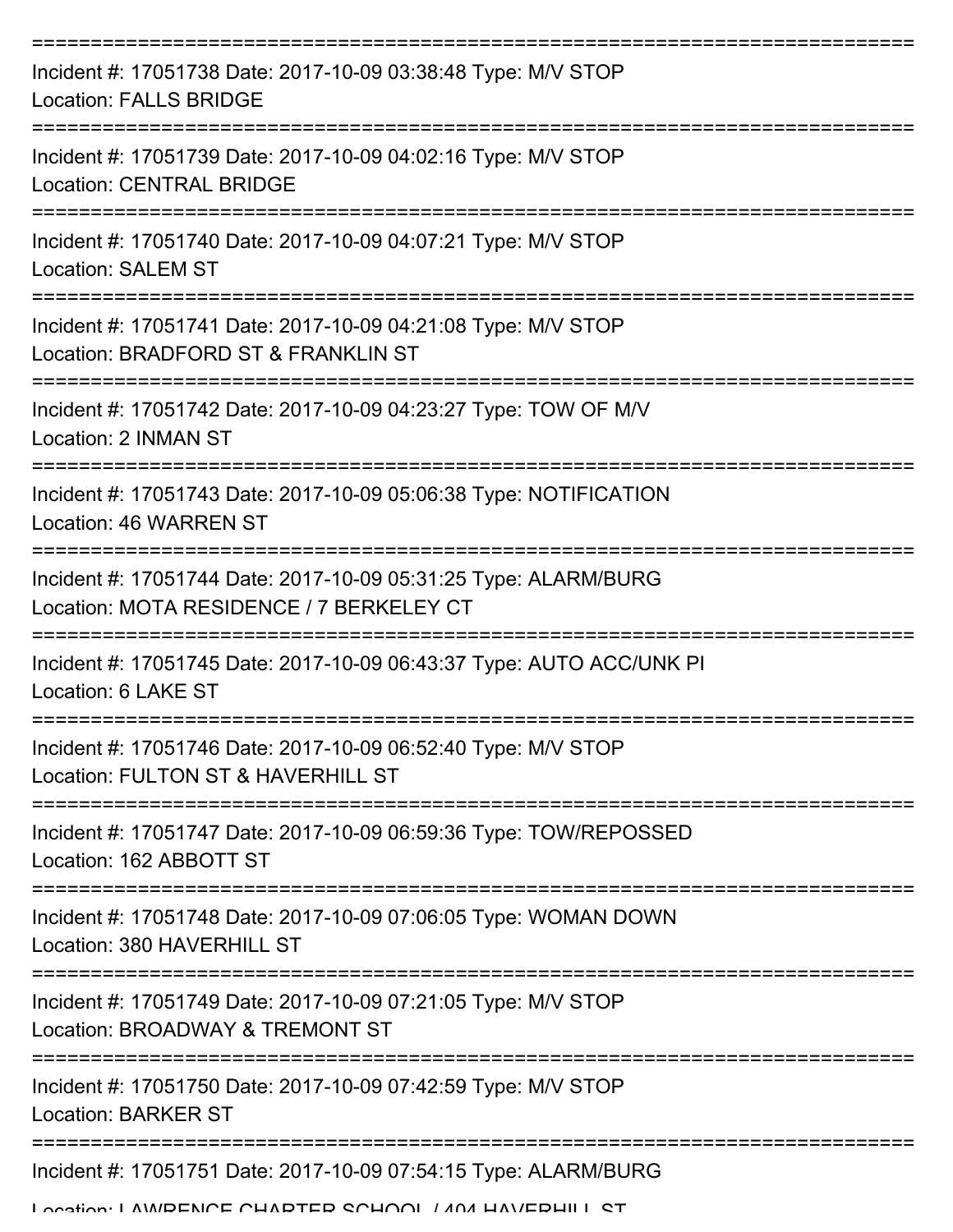| Incident #: 17051752 Date: 2017-10-09 07:55:03 Type: ALARMS<br>Location: TECH. INC. / 65 GLENN ST           |
|-------------------------------------------------------------------------------------------------------------|
| Incident #: 17051753 Date: 2017-10-09 07:56:11 Type: SUS PERS/MV<br>Location: 114 SALEM ST                  |
| Incident #: 17051754 Date: 2017-10-09 08:03:34 Type: M/V STOP<br>Location: AMESBURY ST & CANAL ST           |
| Incident #: 17051755 Date: 2017-10-09 08:07:33 Type: M/V STOP<br>Location: ANDOVER ST & S BROADWAY          |
| Incident #: 17051756 Date: 2017-10-09 08:11:24 Type: M/V STOP<br><b>Location: BARKER ST</b>                 |
| Incident #: 17051757 Date: 2017-10-09 08:13:01 Type: M/V STOP<br>Location: OAK ST & SHORT ST                |
| Incident #: 17051759 Date: 2017-10-09 08:15:07 Type: HIT & RUN M/V<br>Location: 659 ANDOVER ST              |
| Incident #: 17051758 Date: 2017-10-09 08:16:18 Type: M/V STOP<br>Location: S UNION ST & WINTHROP AV         |
| Incident #: 17051760 Date: 2017-10-09 08:24:52 Type: AUTO ACC/NO PI<br>Location: WALGREENS / 220 S BROADWAY |
| Incident #: 17051761 Date: 2017-10-09 08:38:47 Type: ALARMS<br>Location: SLE SCHOOL / 165 CRAWFORD ST       |
| Incident #: 17051762 Date: 2017-10-09 08:45:33 Type: LOCKOUT<br>Location: 353 ELM ST #515                   |
| Incident #: 17051763 Date: 2017-10-09 08:55:45 Type: LARCENY/PAST<br>Location: 240 CANAL ST FL 7            |
| Incident #: 17051764 Date: 2017-10-09 09:22:19 Type: PARK & WALK<br>Location: BRADFORD ST & BROADWAY        |
| Incident #: 17051765 Date: 2017-10-09 09:27:14 Type: INVEST CONT                                            |

Location: 98 BERKELEY ST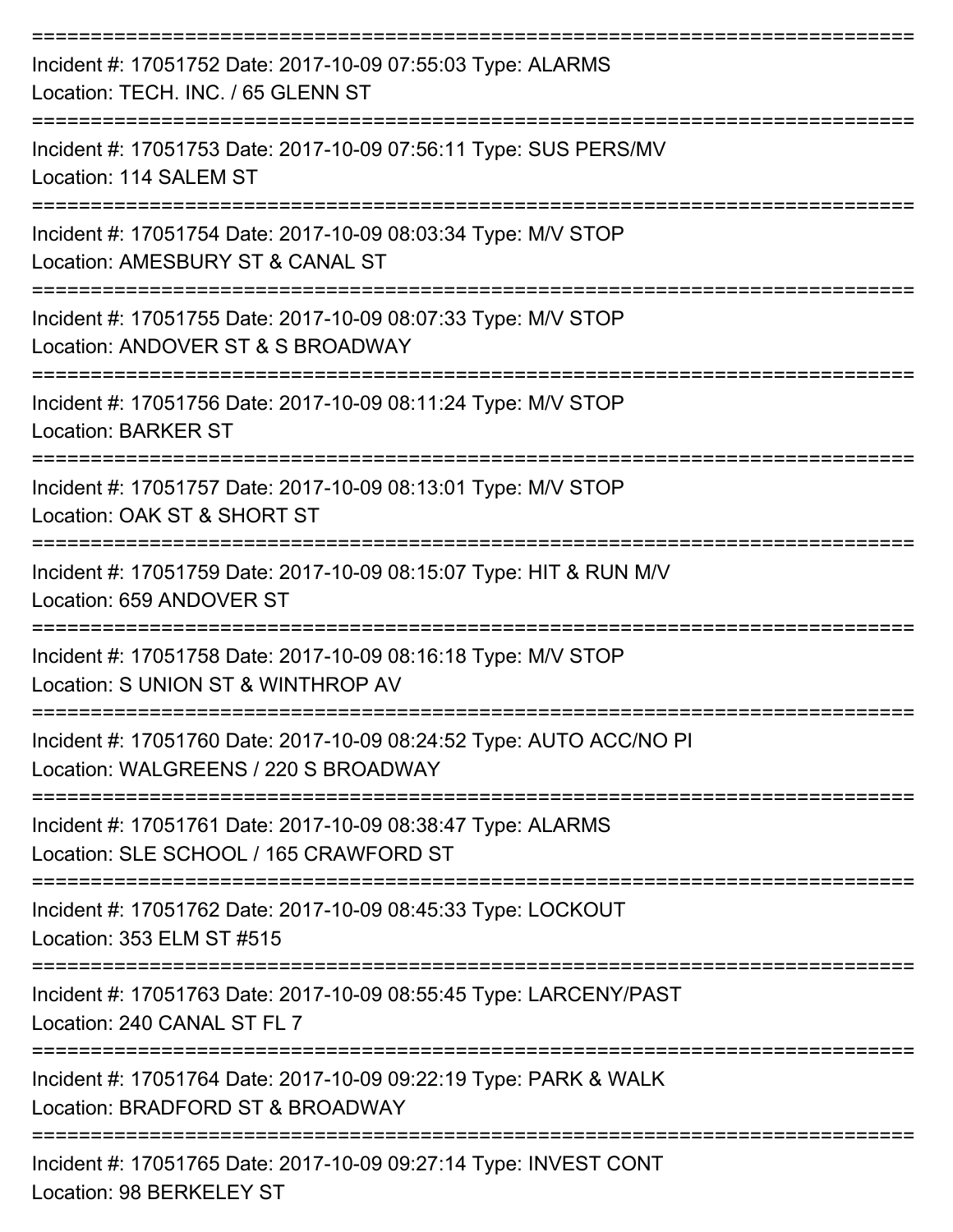| Incident #: 17051766 Date: 2017-10-09 09:30:12 Type: M/V STOP<br>Location: ESSEX ST & MILL ST                                                    |
|--------------------------------------------------------------------------------------------------------------------------------------------------|
| Incident #: 17051767 Date: 2017-10-09 09:46:33 Type: AUTO ACC/NO PI<br>Location: FRANKLIN ST & METHUEN ST<br>------------------------            |
| Incident #: 17051768 Date: 2017-10-09 09:47:01 Type: B&E/PROG<br>Location: 90 LEXINGTON ST                                                       |
| Incident #: 17051769 Date: 2017-10-09 09:47:36 Type: SUICIDE ATTEMPT<br>Location: GOOD SHEPARDS / 260 PARK ST<br>:============================== |
| Incident #: 17051770 Date: 2017-10-09 10:05:31 Type: LOCKOUT<br>Location: 34 WASHINGTON ST                                                       |
| Incident #: 17051771 Date: 2017-10-09 10:29:40 Type: M/V STOP<br>Location: 324 S UNION ST                                                        |
| Incident #: 17051772 Date: 2017-10-09 10:35:51 Type: M/V STOP<br>Location: ANDOVER ST & WINTHROP AV                                              |
| Incident #: 17051773 Date: 2017-10-09 10:41:17 Type: M/V STOP<br>Location: 101 S UNION ST                                                        |
| Incident #: 17051774 Date: 2017-10-09 10:43:52 Type: M/V STOP<br>Location: 55 WINTHROP AV                                                        |
| Incident #: 17051775 Date: 2017-10-09 10:45:52 Type: 911 HANG UP<br>Location: 6 OAK ST FL 3                                                      |
| Incident #: 17051776 Date: 2017-10-09 10:55:19 Type: M/V STOP<br>Location: ANDOVER ST & S UNION ST                                               |
| -------------------------<br>Incident #: 17051777 Date: 2017-10-09 10:57:25 Type: INVESTIGATION<br>Location: 337 ESSEX ST                        |
| Incident #: 17051778 Date: 2017-10-09 11:05:17 Type: M/V STOP<br>Location: AMESBURY ST & HAVERHILL ST                                            |
| Incident #: 17051779 Date: 2017-10-09 11:08:40 Type: PARK & WALK<br>Location: BRADFORD ST & BROADWAY                                             |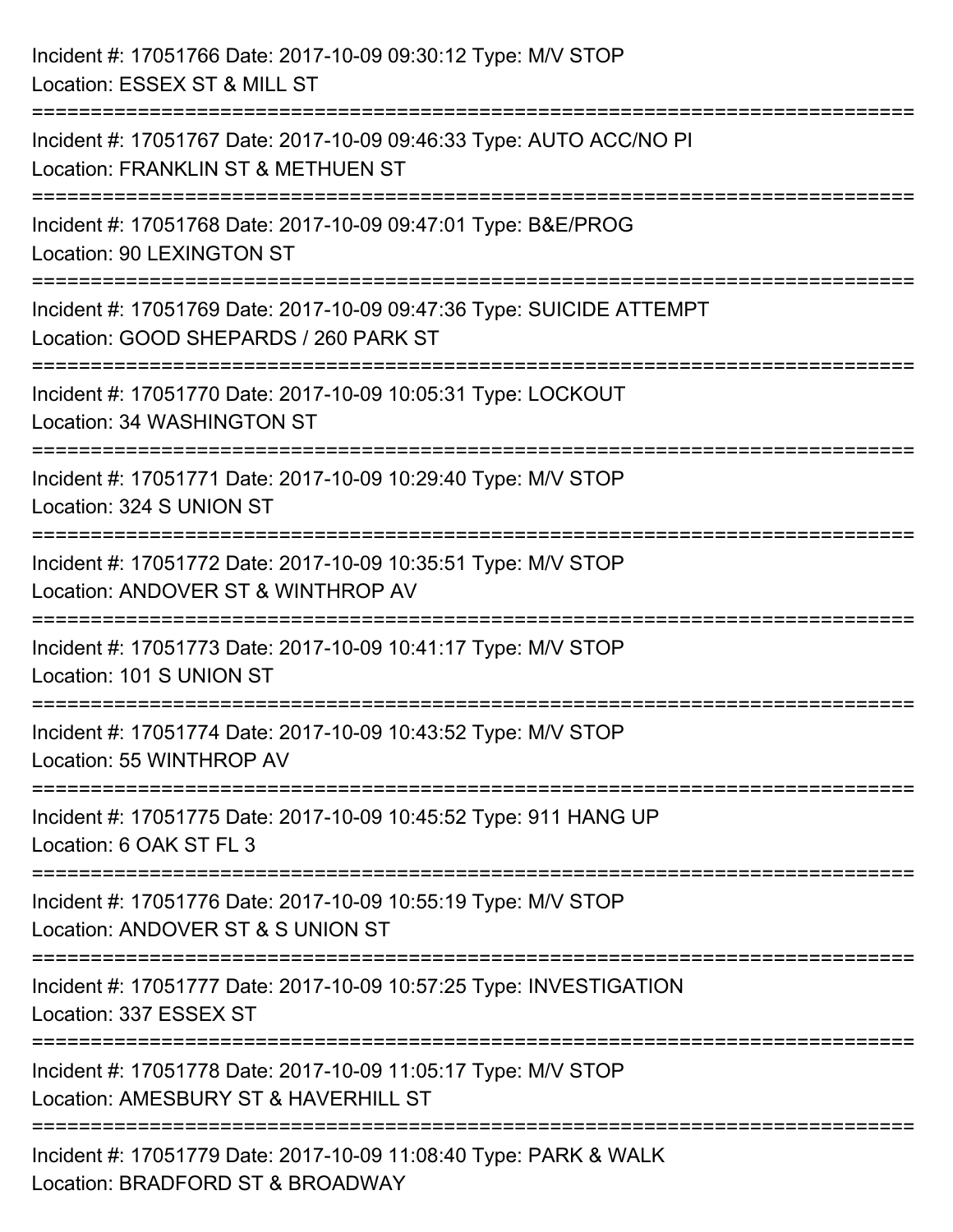| Incident #: 17051780 Date: 2017-10-09 11:18:39 Type: FRAUD<br>Location: 206 SPRUCE ST                           |
|-----------------------------------------------------------------------------------------------------------------|
| Incident #: 17051781 Date: 2017-10-09 11:21:46 Type: ROBBERY PAST<br>Location: BROADWAY & LOWELL ST             |
| Incident #: 17051782 Date: 2017-10-09 11:23:34 Type: UNWANTEDGUEST<br>Location: 104 GLENN ST                    |
| Incident #: 17051783 Date: 2017-10-09 11:28:44 Type: 911 HANG UP<br>Location: 46 FERRY ST #1                    |
| Incident #: 17051784 Date: 2017-10-09 11:36:55 Type: B&E/PAST<br>Location: 39 WOODLAND ST                       |
| Incident #: 17051785 Date: 2017-10-09 11:45:55 Type: MEDIC SUPPORT<br>Location: BROADWAY LIQUORS / 434 BROADWAY |
| Incident #: 17051786 Date: 2017-10-09 11:49:39 Type: M/V STOP<br>Location: BROADWAY & LOWELL ST                 |
| Incident #: 17051787 Date: 2017-10-09 11:49:47 Type: LARCENY/ATTMEPT<br>Location: 1 GREENWOOD ST                |
| Incident #: 17051788 Date: 2017-10-09 11:53:29 Type: LOST PROPERTY<br>Location: 54 ESSEX ST                     |
| Incident #: 17051789 Date: 2017-10-09 12:13:50 Type: CK WELL BEING<br>Location: 388 SALEM ST #2                 |
| Incident #: 17051790 Date: 2017-10-09 12:39:09 Type: DOMESTIC/PAST<br>Location: 143 FERRY ST                    |
| Incident #: 17051791 Date: 2017-10-09 12:51:20 Type: LARCENY/PAST<br>Location: 39 TEXAS AVE                     |
| Incident #: 17051792 Date: 2017-10-09 12:57:25 Type: CK WELL BEING<br>Location: 388 SALEM ST #2                 |
| Incident #: 17051793 Date: 2017-10-09 13:06:04 Type: SUS PERS/MV<br>Location: 241 S UNION ST                    |

===========================================================================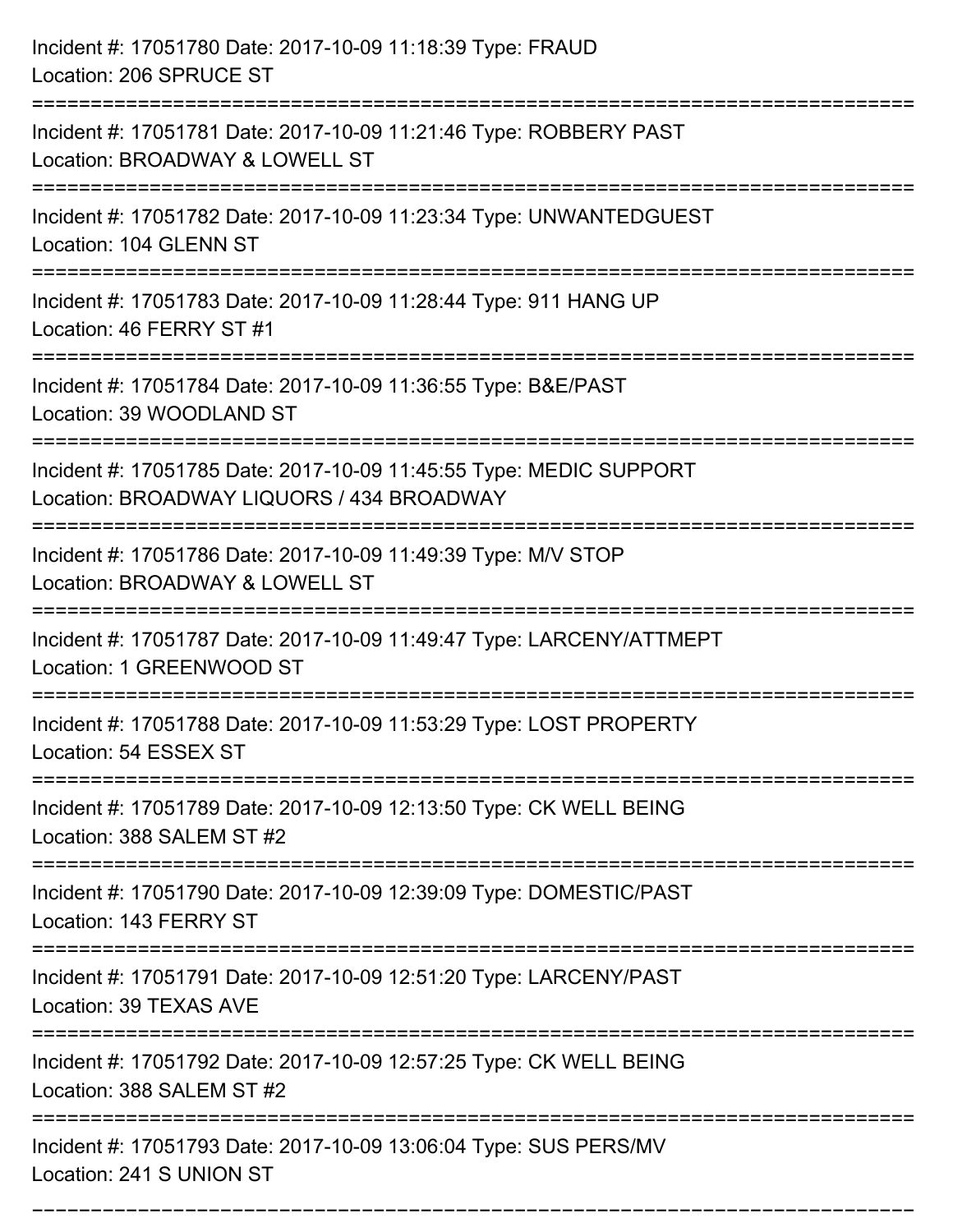| Incident #: 17051795 Date: 2017-10-09 13:13:19 Type: MV/BLOCKING<br>Location: 63 ERVING AV                                                 |
|--------------------------------------------------------------------------------------------------------------------------------------------|
| Incident #: 17051794 Date: 2017-10-09 13:13:48 Type: FIGHT<br>Location: 5-7 GARFIELD ST                                                    |
| Incident #: 17051796 Date: 2017-10-09 13:50:32 Type: MEDIC SUPPORT<br>Location: 15 HOLT ST #1                                              |
| Incident #: 17051797 Date: 2017-10-09 13:53:29 Type: INVEST CONT<br>Location: 39 TEXAS AV                                                  |
| Incident #: 17051798 Date: 2017-10-09 14:00:40 Type: DOMESTIC/PROG<br>Location: 181 OLIVE AV                                               |
| Incident #: 17051799 Date: 2017-10-09 14:09:40 Type: MV/BLOCKING<br>Location: TOW / 73 ERVING AV                                           |
| Incident #: 17051800 Date: 2017-10-09 14:18:57 Type: DRUG OVERDOSE<br>Location: TOW / MANCHESTER ST & WASHINGTON ST<br>=================== |
| Incident #: 17051801 Date: 2017-10-09 14:31:32 Type: SUS PERS/MV<br>Location: COLUMBUS AV & HAVERHILL ST                                   |
| Incident #: 17051802 Date: 2017-10-09 14:33:09 Type: A&B PAST<br>Location: 383 HAVERHILL ST<br>----------------                            |
| Incident #: 17051803 Date: 2017-10-09 14:59:30 Type: FIGHT<br>Location: 205 BROADWAY                                                       |
| Incident #: 17051804 Date: 2017-10-09 15:23:52 Type: M/V STOP<br>Location: 23 TREMONT ST                                                   |
| Incident #: 17051805 Date: 2017-10-09 15:26:39 Type: DISTURBANCE<br>Location: 132 FOSTER ST                                                |
| Incident #: 17051806 Date: 2017-10-09 15:27:16 Type: MEDIC SUPPORT<br>Location: 143 BENNINGTON ST #2                                       |
| Incident #: 17051807 Date: 2017-10-09 15:39:19 Type: MAN DOWN<br>Location: 190 WALNUT ST                                                   |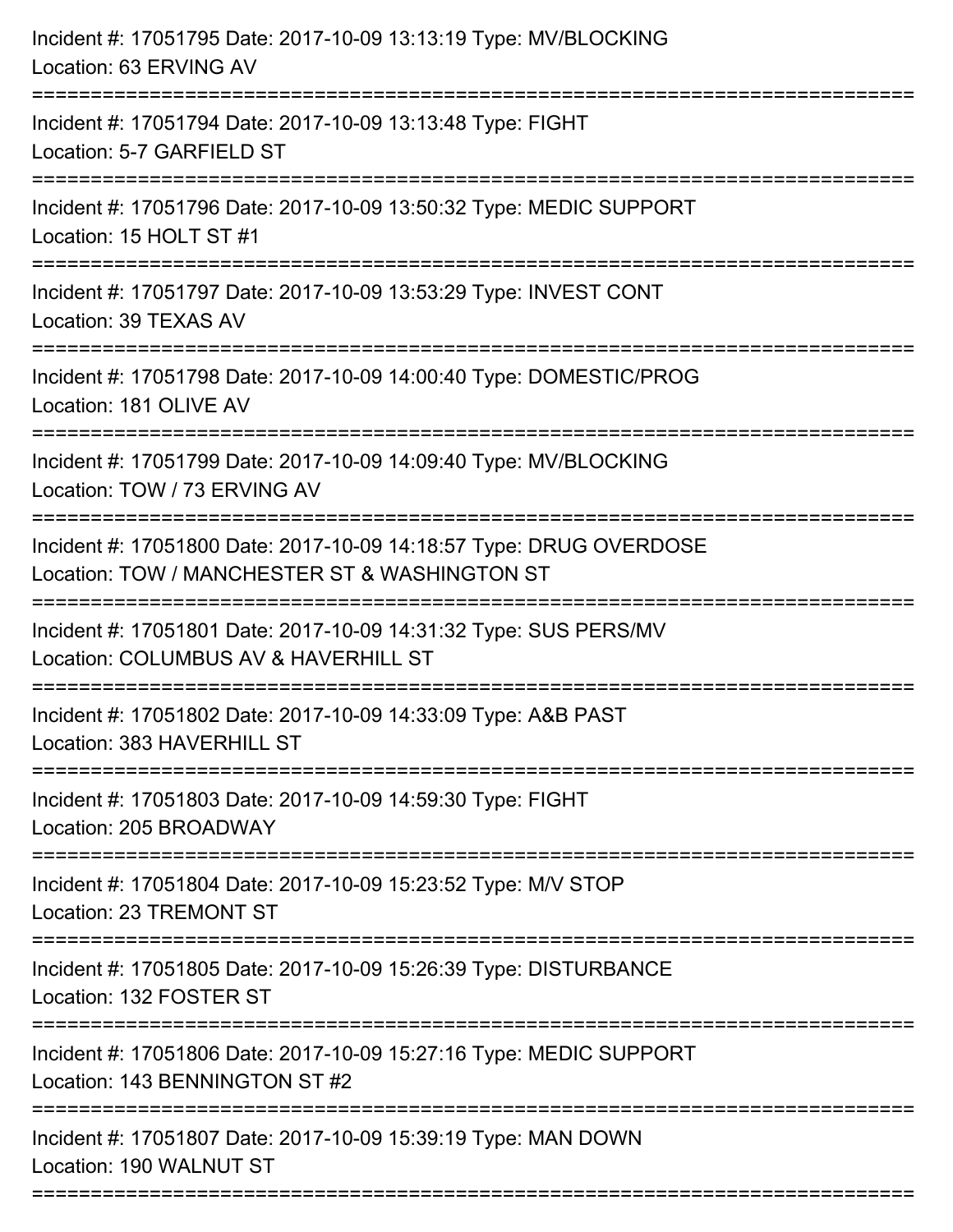Location: 515 ANDOVER ST

| Incident #: 17051809 Date: 2017-10-09 15:45:02 Type: AUTO ACC/PI<br>Location: RIVER POINTE WY & WINTHROP AV |
|-------------------------------------------------------------------------------------------------------------|
| Incident #: 17051810 Date: 2017-10-09 15:53:22 Type: M/V STOP<br>Location: 40 EVERETT ST                    |
| Incident #: 17051811 Date: 2017-10-09 15:58:41 Type: 911 HANG UP<br>Location: 91 CAMBRIDGE ST               |
| Incident #: 17051812 Date: 2017-10-09 16:00:44 Type: M/V STOP<br>Location: FALLS BRIDGE / null              |
| Incident #: 17051813 Date: 2017-10-09 16:13:18 Type: M/V STOP<br><b>Location: PARK ST</b>                   |
| Incident #: 17051814 Date: 2017-10-09 16:13:49 Type: SUS PERS/MV<br>Location: MCDONALDS / 50 BROADWAY       |
| Incident #: 17051815 Date: 2017-10-09 16:26:42 Type: DRUG VIO<br><b>Location: 8 DURANT ST</b>               |
| Incident #: 17051816 Date: 2017-10-09 16:43:11 Type: KEEP PEACE<br>Location: 11 HAVERHILL ST                |
| Incident #: 17051817 Date: 2017-10-09 16:43:45 Type: MAL DAMAGE<br>Location: AMESBURY & COMMON              |
| Incident #: 17051818 Date: 2017-10-09 16:49:23 Type: MAL DAMAGE<br>Location: 600 BROADWAY                   |
| Incident #: 17051819 Date: 2017-10-09 17:11:53 Type: KEEP PEACE<br>Location: 9 FALLON ST                    |
| Incident #: 17051820 Date: 2017-10-09 17:17:27 Type: UNWANTEDGUEST<br>Location: 25 BEVEL ST                 |
| Incident #: 17051821 Date: 2017-10-09 17:55:55 Type: LOCKOUT<br>Location: 35 SWAN ST                        |
|                                                                                                             |

 $I$  Incident  $I$  :  $I$  is 17051822 Date: 2017 10 09 17:56:30 Type: MEDIC SUPPORT 10 09 17:56:30 Type: MEDIC SUPPORT 10 09 17:56:30 Type: MEDIC SUPPORT 10:56:30 Type: MEDIC SUPPORT 10:56:30 Type: MEDIC SUPPORT 10:56:30 Typ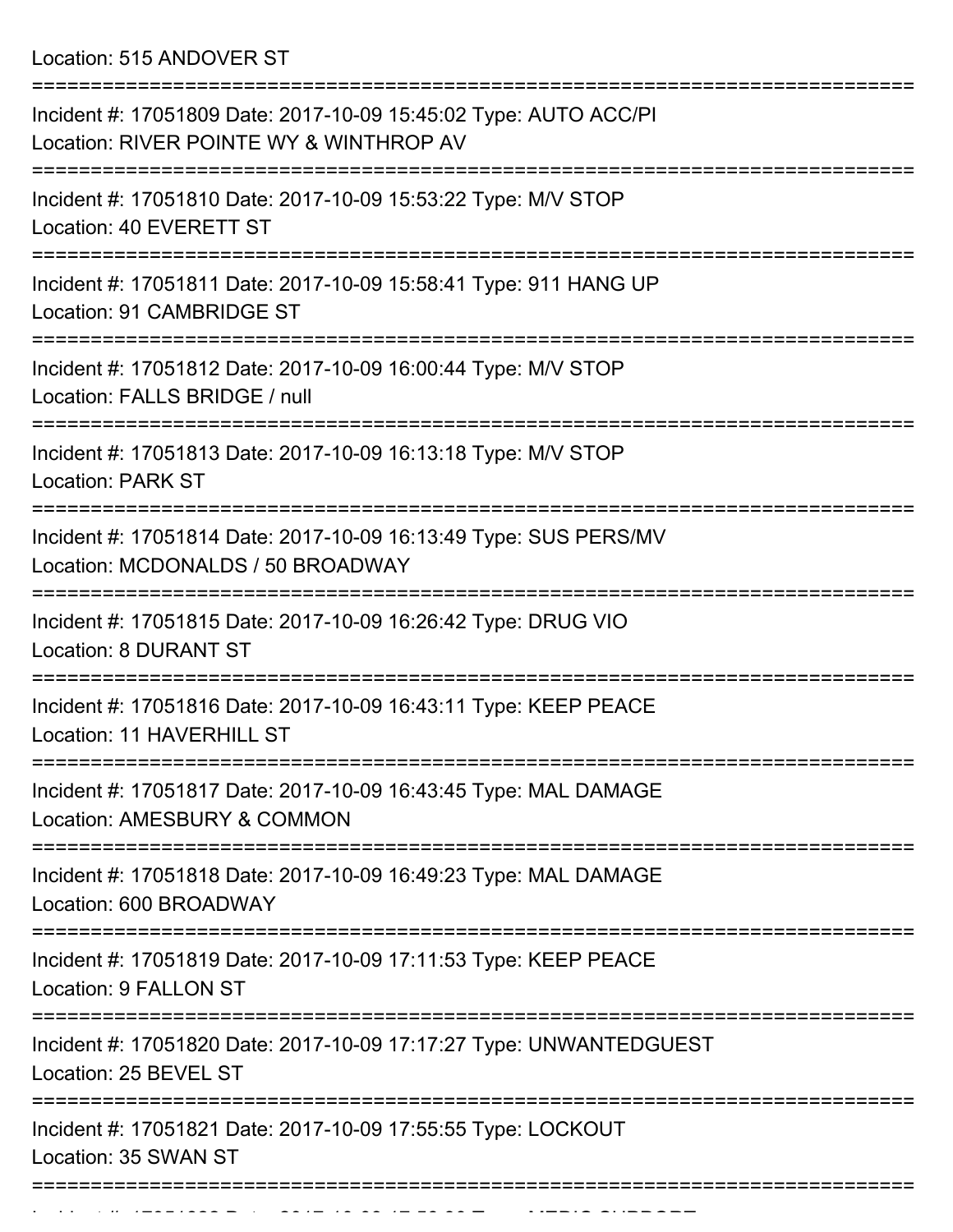Location: BIG N' BEEFY / 415 BROADWAY

| Incident #: 17051823 Date: 2017-10-09 17:57:27 Type: MAN DOWN<br>Location: PRONTO PIZZA / 65 S UNION ST            |
|--------------------------------------------------------------------------------------------------------------------|
| Incident #: 17051824 Date: 2017-10-09 17:59:09 Type: M/V STOP<br>Location: JACKSON LUMBER CO. / 215 MARKET ST      |
| Incident #: 17051825 Date: 2017-10-09 18:13:02 Type: M/V STOP<br>Location: BLANCHARD ST & SALEM ST                 |
| Incident #: 17051826 Date: 2017-10-09 18:15:29 Type: ROBBERY PAST<br>Location: ARLINGTON SCHOOL / 150 ARLINGTON ST |
| Incident #: 17051827 Date: 2017-10-09 18:25:16 Type: M/V STOP<br>Location: MELROSE ST & WATER ST                   |
| Incident #: 17051828 Date: 2017-10-09 18:38:23 Type: SPECIAL CHECK<br>Location: 252 WATER ST                       |
| Incident #: 17051829 Date: 2017-10-09 18:39:42 Type: M/V STOP<br>Location: GREENFIELD ST & OSGOOD ST               |
| Incident #: 17051830 Date: 2017-10-09 18:45:38 Type: SUS PERS/MV<br>Location: 77 S UNION ST                        |
| Incident #: 17051831 Date: 2017-10-09 18:53:58 Type: M/V STOP<br>Location: HAVERHILL ST & WARREN ST                |
| Incident #: 17051832 Date: 2017-10-09 19:04:11 Type: ALARM/BURG<br>Location: SOUTH LAWRENCE EAST / 165 CRAWFORD ST |
| Incident #: 17051833 Date: 2017-10-09 19:12:08 Type: DOMESTIC/PAST<br>Location: 1 GENERAL ST                       |
| Incident #: 17051834 Date: 2017-10-09 19:12:51 Type: DISTURBANCE<br>Location: 77 S UNION ST                        |
| Incident #: 17051835 Date: 2017-10-09 19:32:15 Type: AUTO ACC/NO PI<br>Location: 15 COLUMBUS AV                    |
|                                                                                                                    |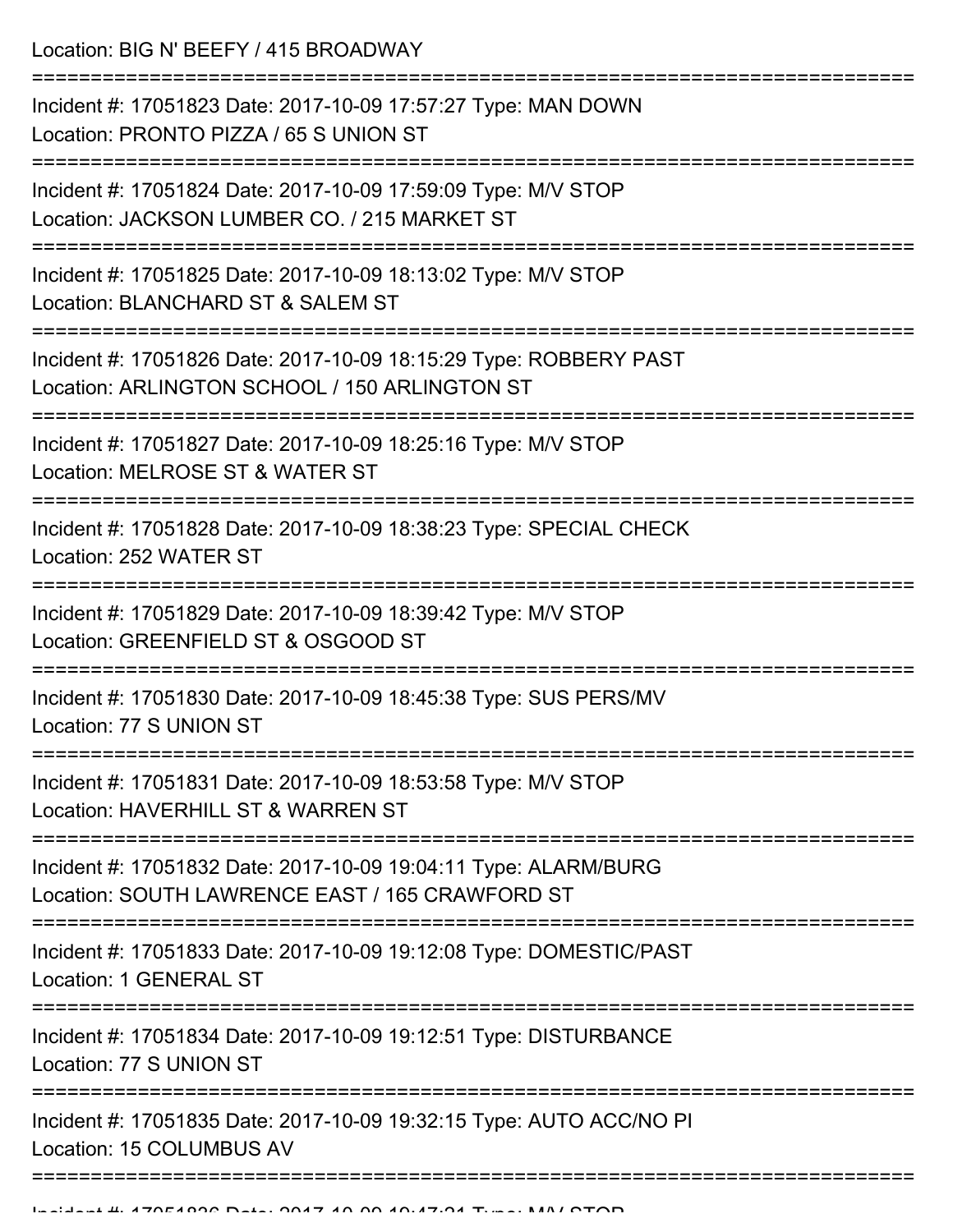| Location: HAMPSHIRE ST & LAWRENCE ST                                                                               |
|--------------------------------------------------------------------------------------------------------------------|
| Incident #: 17051837 Date: 2017-10-09 19:51:20 Type: LOUD NOISE<br>Location: 299 JACKSON ST                        |
| Incident #: 17051838 Date: 2017-10-09 19:56:42 Type: ALARM/BURG<br>Location: ELADIO AUTO REPAIR / 25 WEST ST       |
| Incident #: 17051839 Date: 2017-10-09 19:57:55 Type: STOL/MV/PAS<br>Location: DEMOULAS MARKET / 700 ESSEX ST       |
| :====================<br>Incident #: 17051840 Date: 2017-10-09 20:04:59 Type: FRAUD<br>Location: 46 WOODLAND ST    |
| Incident #: 17051842 Date: 2017-10-09 20:24:42 Type: SUS PERS/MV<br>Location: BROOKFIELD ST & INMAN ST             |
| Incident #: 17051841 Date: 2017-10-09 20:24:53 Type: SPECIAL CHECK<br>Location: 252 WATER ST                       |
| Incident #: 17051843 Date: 2017-10-09 20:25:35 Type: GENERAL SERV<br>Location: 27 FAIRMONT ST FL 1                 |
| Incident #: 17051844 Date: 2017-10-09 20:32:05 Type: UNWANTEDGUEST<br>Location: 141 AMESBURY ST #403               |
| Incident #: 17051845 Date: 2017-10-09 20:37:19 Type: DRUG VIO<br>Location: 60 ISLAND ST                            |
| Incident #: 17051846 Date: 2017-10-09 20:48:04 Type: M/V STOP<br>Location: AMESBURY ST & HAVERHILL ST              |
| Incident #: 17051847 Date: 2017-10-09 20:51:44 Type: ALARM/BURG<br>Location: SOUTH LAWRENCE EAST / 165 CRAWFORD ST |
| Incident #: 17051848 Date: 2017-10-09 20:53:42 Type: M/V STOP<br>Location: 98 CROSS ST                             |
| Incident #: 17051849 Date: 2017-10-09 21:03:13 Type: M/V STOP<br>Location: 75 ARLINGTON ST                         |
| Incident #: 17051850 Date: 2017-10-09 21:04:40 Type: ASSSIT AMBULANC                                               |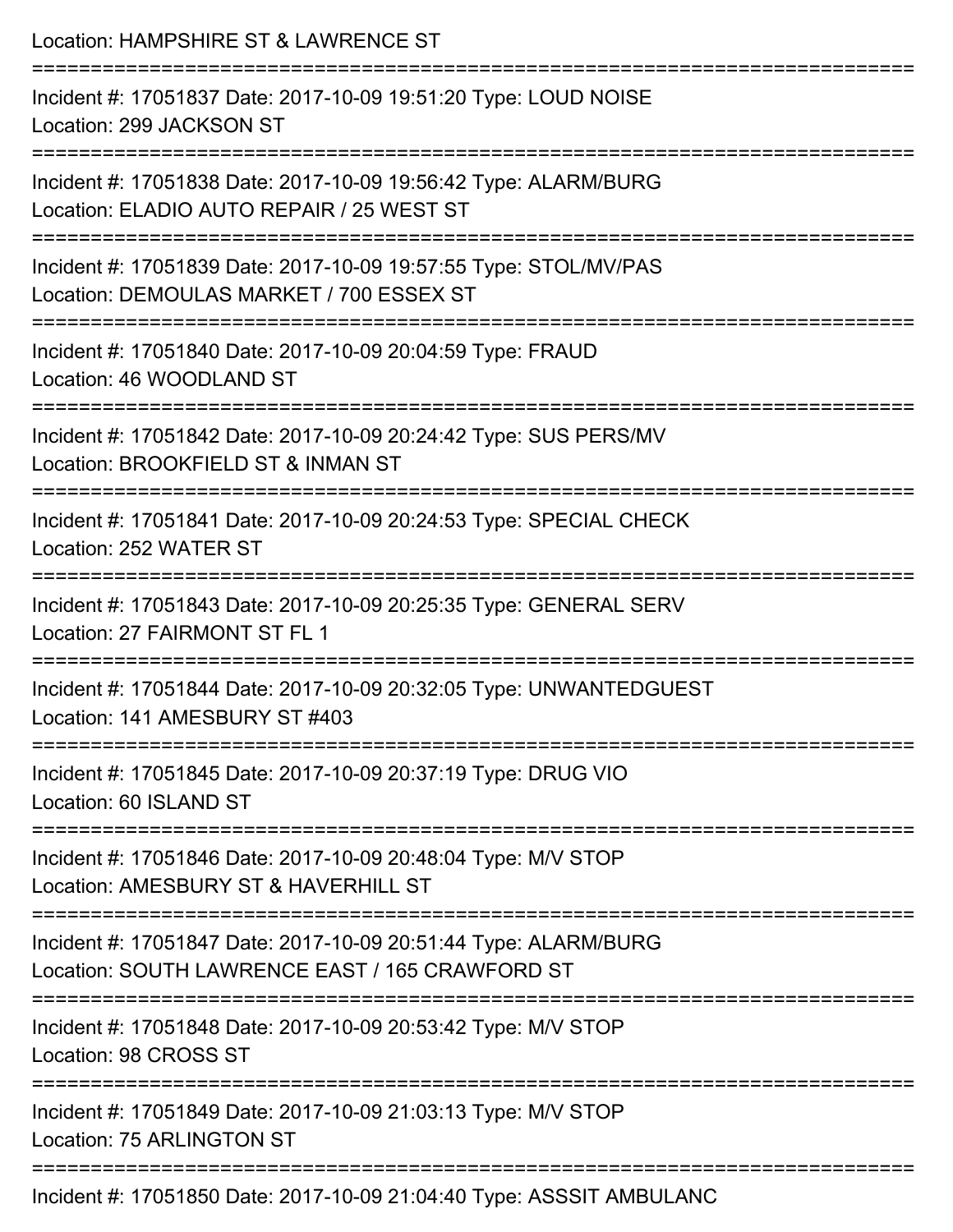| Incident #: 17051851 Date: 2017-10-09 21:11:10 Type: ANIMAL COMPL<br>Location: 77 S UNION ST                         |
|----------------------------------------------------------------------------------------------------------------------|
| Incident #: 17051853 Date: 2017-10-09 21:17:24 Type: KEEP PEACE<br>Location: 46 MAY ST #1FRONT                       |
| Incident #: 17051852 Date: 2017-10-09 21:18:01 Type: FIGHT<br>Location: LOAN USA / 92 BROADWAY                       |
| Incident #: 17051854 Date: 2017-10-09 21:45:47 Type: ALARM/BURG<br>Location: ELADIO AUTO REPAIR / 25 WEST ST         |
| Incident #: 17051855 Date: 2017-10-09 21:57:39 Type: SUS PERS/MV<br>Location: 499 HAMPSHIRE ST                       |
| Incident #: 17051856 Date: 2017-10-09 22:08:23 Type: M/V STOP<br>Location: LAWRENCE SENIOR CENTER / 155 HAVERHILL ST |
| Incident #: 17051857 Date: 2017-10-09 22:11:08 Type: STOL/MV/PAS<br>Location: 700 ESSEX ST                           |
| Incident #: 17051858 Date: 2017-10-09 22:19:55 Type: UNWANTEDGUEST<br>Location: 375 HAVERHILL ST                     |
| Incident #: 17051859 Date: 2017-10-09 22:21:09 Type: INVEST CONT<br>Location: 179 ARLINGTON ST<br>=============      |
| Incident #: 17051860 Date: 2017-10-09 22:21:37 Type: MEDIC SUPPORT<br>Location: 129 S UNION ST                       |
| Incident #: 17051861 Date: 2017-10-09 22:23:02 Type: ALARM/BURG<br>Location: PEDRO JAVIER RESIDENCE / 215 HIGH ST    |
| Incident #: 17051862 Date: 2017-10-09 22:48:12 Type: FIGHT<br>Location: 15 POPLAR ST                                 |
| Incident #: 17051863 Date: 2017-10-09 23:00:01 Type: SUS PERS/MV<br>Location: 133 OLIVE AV                           |
| Incident #: 17051864 Date: 2017-10-09 23:06:27 Type: SUS PERS/MV                                                     |